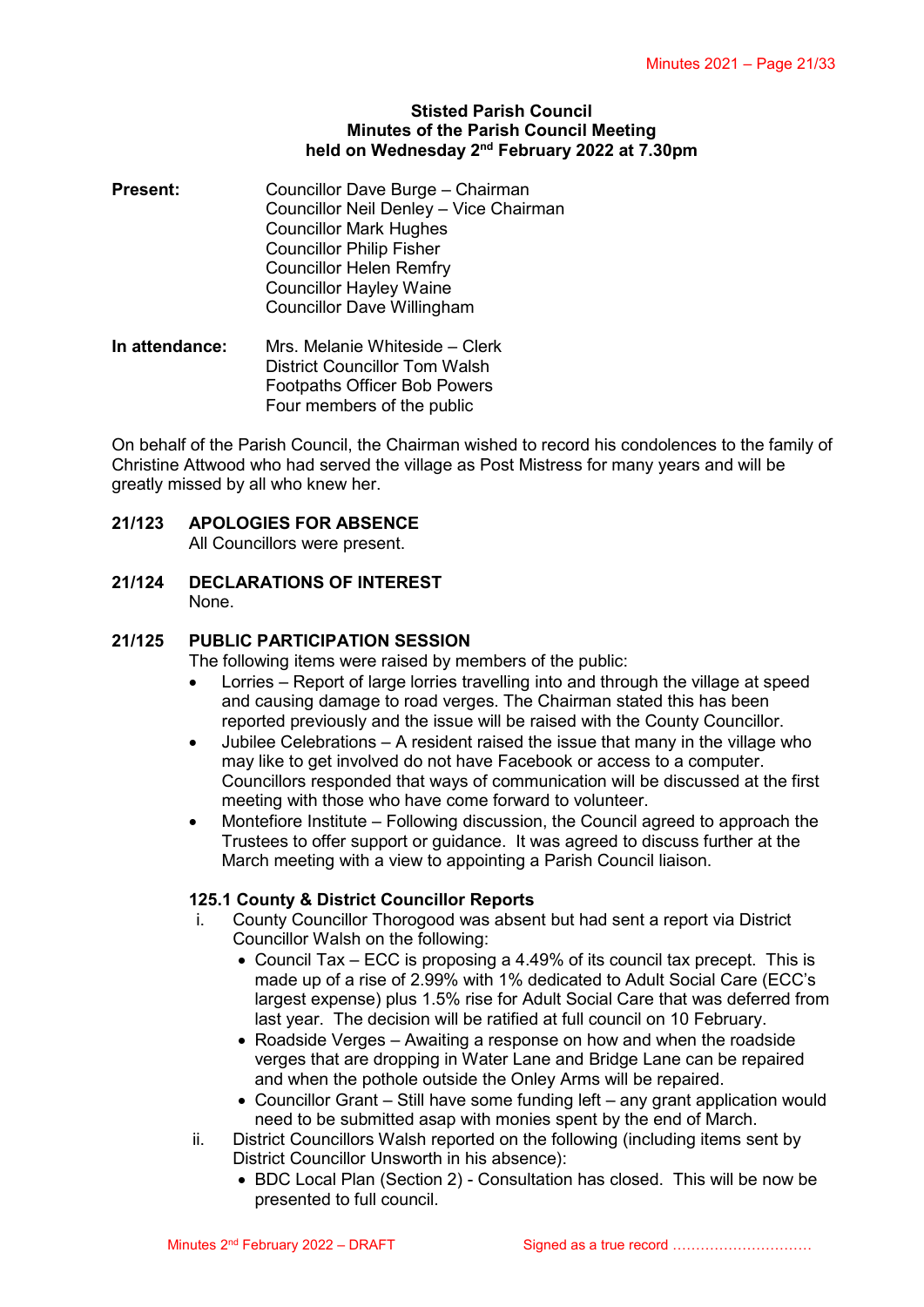- Solar Farm at Perry Green now has outline planning permission. A number of concerns have been raised as this is a very large site.
- Safer Walking Route to A120 Has been raised with the Local Highways Panel and a formal review has been requested.
- Incinerator Application by developers to discharge Condition 66 is expected to be heard by BDC Committee at the end of February.
- Councillor Community Grants There are still some funds available to support local groups within the current financial year.

# **125.2 Parish Paths / P3**

Footpaths' Officer Robert Powers reported that field crossing are in good condition thanks to the proactive landowners in the parish. The bridge at the back of the allotments has been repaired and all legal requirements have been met where FP30 goes through a private driveway.

Obstruction to the footpath at the back of Sarcel – it was agreed to request an update from ECC.

### **125.3 Village Hall Report**

Mr. Hughes reported there has been no change to the regulations for use of the Hall – this will be discussed further at the upcoming AGM meeting.

### **21/126 PREVIOUS MEETING MINUTES**

It was RESOLVED that the minutes of the Parish Council Meeting held on 5<sup>th</sup> January 2022 were a correct record and these were subsequently signed by the Chairman.

### **21/127 CLERK'S REPORT & PROJECTS LIST UPDATE**

The Clerk's Report and Projects List were noted.

### **21/128 PLANNING MATTERS**

### **128.1 Planning Applications**

i. For Information Only - 22/00154/PLD - 4 Kentish Cottages - Application for a Certificate of Lawfulness for a proposed development - Erection of detached single-storey annexe.

### **128.2 Planning Results**

None.

# **21/129 SUB-COMMITTEE & WORKING GROUPS UPDATE**

### **129.1 Communication**

i. Website – Following reports of difficulty in accessing the website, it was agreed to look at putting a "re-direct" on the old page to see if this sorts the issue out. This led to a discussion on ways to communicate with parishioners – information is currently put on the PC noticeboard, Facebook page and covered in the parish magazine. Next Meeting – Newsletter.

### **129.2 Community Safety & Engagement**

- i. Queen's Platinum Jubilee Weekend (2-5 June 2022) Cllr Waine had been in contact with the Church regarding their plans for the weekend. A number of volunteers have come forward and a meeting was planned for  $16<sup>th</sup>$  February to discuss ways to celebrate within the village (i.e. the Big Lunch). Cllrs Waine and Burge to lead. A suggestion of a tree/plaque was put forward for consideration.
- ii. Litter Pick It was agreed to hold the next litter pick on Saturday 26 February, again asking participants to separate rubbish and recycling. Dust Cart – A provisional date of Saturday 19 March was put forward – Clerk to agree date with Church and BDC and ask if the Waste from Electrical and Electronic Equipment (WEEE) recycling vehicle could also be hired.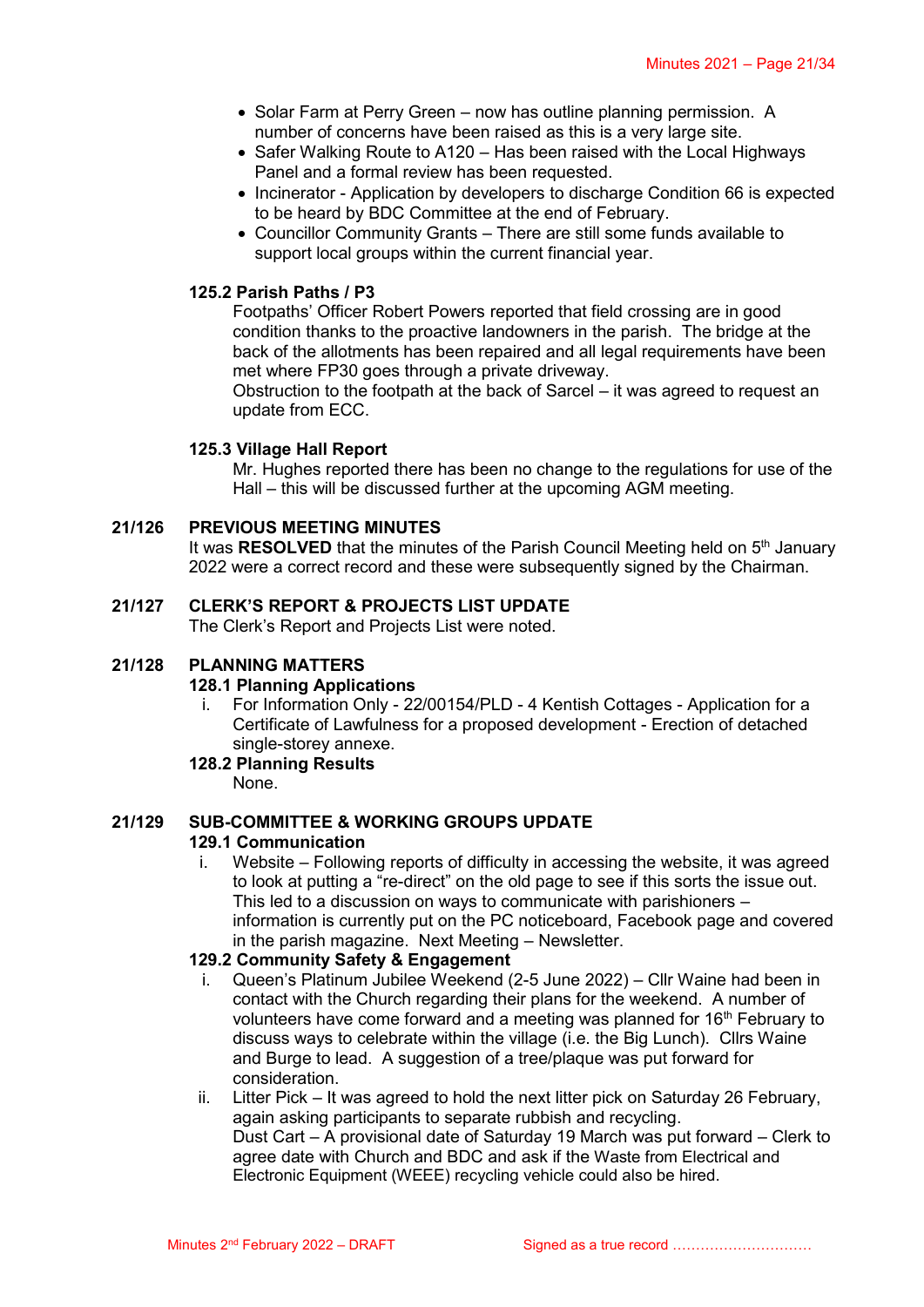### **129.3 Parking**

i. School parking – Cllr Willingham had met with the Headteacher last week to discuss the parking survey. A baseline to determine the number of cars normally parked against those coming during school drop off/collection was agreed. On average 27 cars come into the village for the school. It was agreed to discuss further once the report had been completed.

# **129.4 Recreational Activities**

- i. Playing Field Monthly inspection reported noted.
- ii. Pathway to Playing Field Facilities Confirmation has been received that Public Liability is in place for volunteers working on behalf of the Parish Council provided a risk assessment and relevant training has been carried out. Funding options would need to be looked into at the start of the next financial year. It was AGREED to proceed with the new pathway in late spring/early summer and investigate funding options – if none available, monies to be taken from the Projects earmarked reserve.

Football Club – Top Soil – Information received that the pitch will not be used from 1 June to mid/late July so top soil could be laid during this period.

### **129.5 Street Maintenance**

- i. Rewilding Project The Church have responded stating they are looking to apply for Eco-Church status and suggested planting wildflowers at the entrance. As seeds are expensive, it was agreed to proceed in the next financial year when grants could be applied for. Locations for planting to be determined by the Parish Council.
- ii. Street Lighting The two trial LED lamps will be delivered and installed shortly. Cllr Denley to put out information on the trial to make residents aware.
- iii. Village Green Bollards Cllr Hughes has taken delivery of the brackets and will install a sample one shortly. A sample wooden bollard will also be installed. Play Equipment posts also need protection from strimmer damage (61 in total). Cllr Fisher is looking at a company that can supply a sample for these.
- iv. Grass Cutting Contract/Tender As the current contractor is retiring, it was agreed to seek other quotations to ensure quality and value for money.

# **21/130 FINANCE**

### **130.1 Bank Reconciliation**

The Clerk/RFO presented the bank reconciliation report to the end of January. **130.2 Payments**

It was **RESOLVED** to approve the payments as per the schedule.

### **21/131 PUBLIC PARTICIPATION SESSION 2** Nothing raised.

# **21/132 INFORMATION EXCHANGE AND ITEMS FOR THE NEXT AGENDA**

Information Exchange:

- i. Land Opp. Brooks Farm Response received from BDC stating the prosecution file is with their legal team and is part of a joint prosecution with another authority. The owners (Gladwish) have been instructed to remove the waste from the site  $-$  it is believed this will take place in the next few weeks. In relation to the recent activity on the site where a hedge was removed, ECC Highways have stated that it is likely the hedge and ditch are under the ownership of the land (Gladwish) but even if it did belong to Highways they advised they would not have an issue with the hedge being cut.
- ii. Broadband Pipework in Ditches Response received from Gigaclear who, having checked, do not feel ditch maintenance works would affect the equipment in any way due to the depth of their equipment and proximity to the